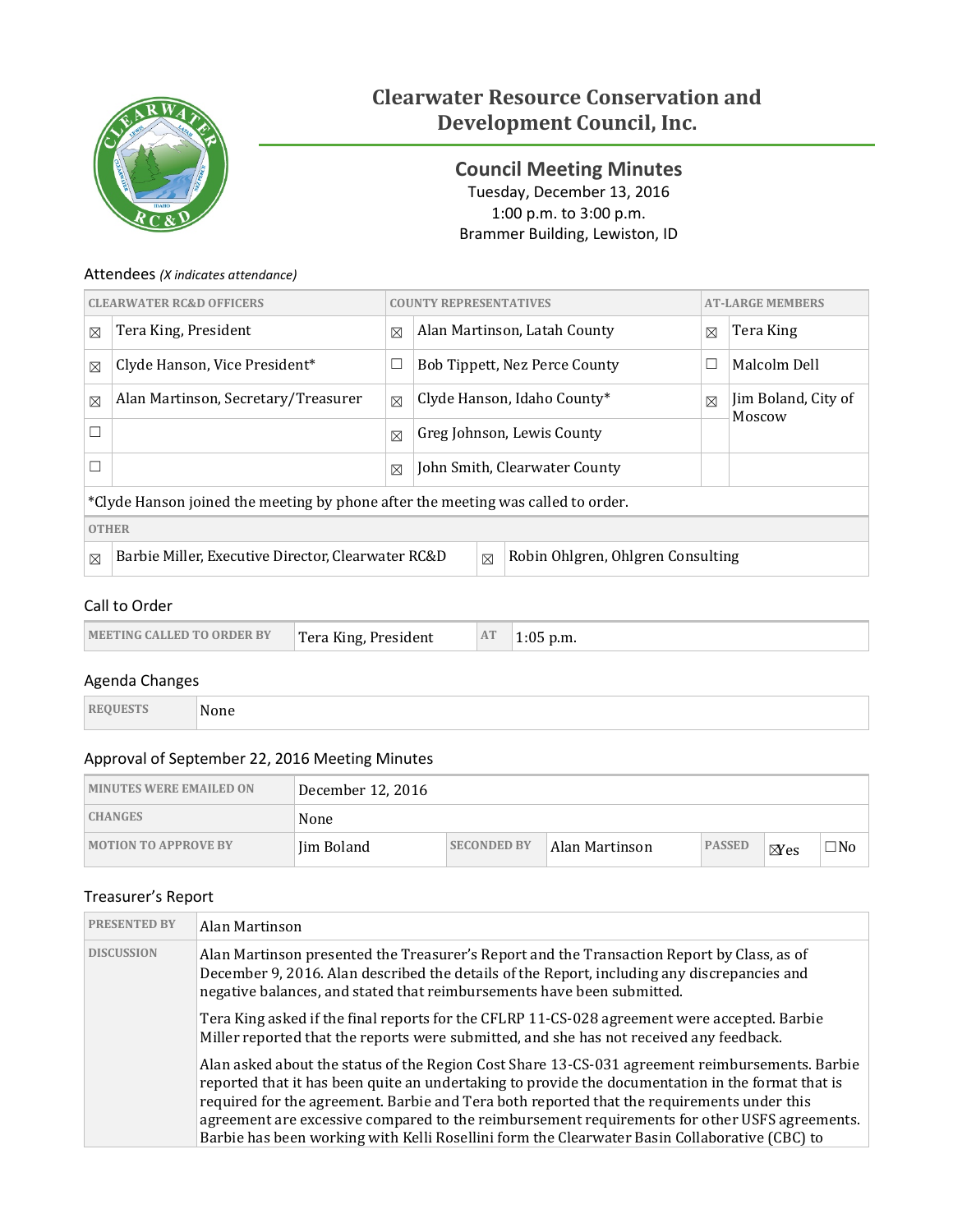|                             |  |                |                    | compile the information. Barbie also reported that there will be no further funding under this<br>agreement, and that the CBC is seeking alternative funding to replace this agreement. |               |                |           |
|-----------------------------|--|----------------|--------------------|-----------------------------------------------------------------------------------------------------------------------------------------------------------------------------------------|---------------|----------------|-----------|
| <b>MOTION TO APPROVE BY</b> |  | Alan Martinson | <b>SECONDED BY</b> | Greg Johnson                                                                                                                                                                            | <b>PASSED</b> | $\boxtimes$ es | $\Box$ No |

#### Executive Director's Report

| <b>PRESENTED BY</b>                                                                                                                                                                                                                                                                                                                                                                                                                                                                                                              | <b>Barbie Miller</b>                                                    |  |  |  |  |  |  |
|----------------------------------------------------------------------------------------------------------------------------------------------------------------------------------------------------------------------------------------------------------------------------------------------------------------------------------------------------------------------------------------------------------------------------------------------------------------------------------------------------------------------------------|-------------------------------------------------------------------------|--|--|--|--|--|--|
|                                                                                                                                                                                                                                                                                                                                                                                                                                                                                                                                  | <b>EXECUTIVE COMMITTEE VOTES BY EMAIL</b>                               |  |  |  |  |  |  |
| New Community Fire Assistance BLM Agreement for \$40,000<br>Approved on October 12, 2016                                                                                                                                                                                                                                                                                                                                                                                                                                         |                                                                         |  |  |  |  |  |  |
| WHRI Ungulate Research Biologist Professional Services Contract Renewal in the<br>Approved on November 30, 2016<br>Amount of \$32,000 for Fall/Winter Elk Capture Services                                                                                                                                                                                                                                                                                                                                                       |                                                                         |  |  |  |  |  |  |
| Greg Johnson stated that he had a discussion with the Lewis County Prosecuting Attorney. The attorney reviewed the<br>Council's ByLaws, and he said he is in favor of the Lewis County representative voting by email since the<br>representative is not making decisions regarding county funds. John Smith said that he received similar feedback,<br>and that he was advised to only reply to sender, not all, for the email votes. Jim Boland stated that the attorney for<br>the City of Moscow also approved email voting. |                                                                         |  |  |  |  |  |  |
|                                                                                                                                                                                                                                                                                                                                                                                                                                                                                                                                  | <b>ACTIVITIES, ACCOMPLISHMENTS, &amp; UPDATES</b>                       |  |  |  |  |  |  |
|                                                                                                                                                                                                                                                                                                                                                                                                                                                                                                                                  | Barbie has wrapped up the CFLRP agreement that expired August 15, 2016. |  |  |  |  |  |  |

Barbie is working with Lonnie Newton from the BLM to prepare the final reports for the Community Assistance agreement. Lonnie has replaced Kristen Sanders for the new BLM Community Assistance agreement.

Barbie has invested a considerable amount of time revamping the matching non-cash and in-kind contribution tracking system. The old system had become cumbersome to use as the agreements had grown considerably over time.

Barbie indicated that it was her 1-year anniversary with the Council. She thanked the Council for their support.

| <b>PRESENTED BY</b>       | Robin Ohlgren                                                                                                                                                                                                                                                                                                                                                                                                                                                                                                                                                                                                                                                                                                                                                                        |
|---------------------------|--------------------------------------------------------------------------------------------------------------------------------------------------------------------------------------------------------------------------------------------------------------------------------------------------------------------------------------------------------------------------------------------------------------------------------------------------------------------------------------------------------------------------------------------------------------------------------------------------------------------------------------------------------------------------------------------------------------------------------------------------------------------------------------|
| <b>PRESENTATION NOTES</b> | Robin presented a marketing and outreach strategic plan, which she compiled from<br>her notes, research, and interviews. She presented handouts to support her strategic<br>plan, and reviewed all the strategic topics in detail with the Council members. Her<br>recommendations include exploring a new tagline, updating the design and content<br>of the website, assessing the talent of Council members, providing business cards and<br>name badges, developing a contact information database, identifying target<br>audiences, engaging in the community activities, writing press releases, utilizing<br>social media, and developing marketing collateral. Robin also provided suggestions<br>for new taglines and elevator speeches, and a list of marketing resources. |
|                           | Robin presented a detailed marketing plan to include budget amounts and a timeline<br>for recommended marketing and outreach activities. Robin indicated that she is able<br>to provide further consultation if needed in regards to organizational development,<br>meeting facilitation, and marketing.<br>Robin also recommended that the Council form a committee to provide performance<br>reviews for office staff.                                                                                                                                                                                                                                                                                                                                                             |

## Strategic Planning Presentation by Robin Ohlgren Consulting, LLC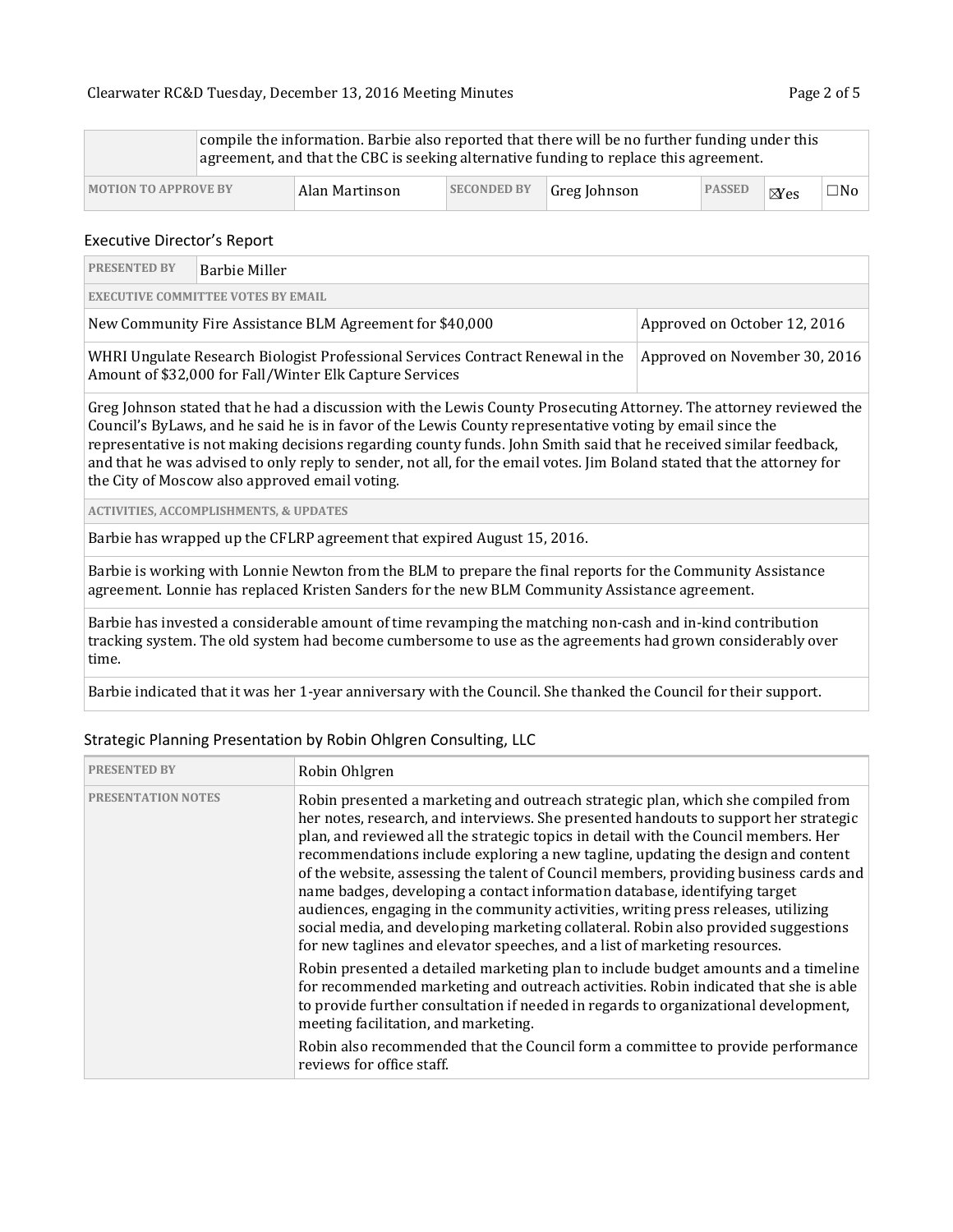#### *Discussion of Marketing and Outreach Strategy*

| <b>PRESENTED BY</b>                       | Tera King                                                                                                                                                                                                                                                                                                                                                                                                                                                                                                                                                                                                                                                                  |                           |                 |  |  |
|-------------------------------------------|----------------------------------------------------------------------------------------------------------------------------------------------------------------------------------------------------------------------------------------------------------------------------------------------------------------------------------------------------------------------------------------------------------------------------------------------------------------------------------------------------------------------------------------------------------------------------------------------------------------------------------------------------------------------------|---------------------------|-----------------|--|--|
| <b>DISCUSSION</b>                         | Tera recommended that we take a little time to digest all the information that was presented and<br>break it down into smaller tasks. Greg Johnson suggested we block out time at the January meeting<br>to further discuss the information presented and the strategy. Tera suggested that we dedicate the<br>entire meeting to the discussion, and that we extend the time to 3 hours. Greg stated that it will be a<br>prime opportunity to introduce new Council members. Clyde said that he was invited to meet with<br>the new Idaho County commissioner in January or February. Barbie will send out a Doodle poll to<br>determine best dates for the next meeting. |                           |                 |  |  |
|                                           | John Smith noted that if we get name badges, that they should be black with white lettering and<br>rounded edges because they will stand out more if worn to the State Capital because that is what the<br>Senators wear.<br>Barbie thanked Robin for her comprehensive work on the strategic plan, and stated that Robin was                                                                                                                                                                                                                                                                                                                                              |                           |                 |  |  |
| very in tune to the needs of the Council. |                                                                                                                                                                                                                                                                                                                                                                                                                                                                                                                                                                                                                                                                            |                           |                 |  |  |
| <b>ACTION ITEMS</b>                       |                                                                                                                                                                                                                                                                                                                                                                                                                                                                                                                                                                                                                                                                            | <b>PERSON RESPONSIBLE</b> | <b>DEADLINE</b> |  |  |
|                                           | Send Doodle poll to determine next meeting date                                                                                                                                                                                                                                                                                                                                                                                                                                                                                                                                                                                                                            | <b>Barbie Miller</b>      |                 |  |  |

#### Meet to discuss next steps Tera King and Barbie Miller

#### *Check Signing Process*

| <b>PRESENTED BY</b> | Alan Martinson                                                                                                                                                                                                                                                                                                                                                                                                                |
|---------------------|-------------------------------------------------------------------------------------------------------------------------------------------------------------------------------------------------------------------------------------------------------------------------------------------------------------------------------------------------------------------------------------------------------------------------------|
| <b>DISCUSSION</b>   | Alan stated that with only three officers now, we should revisit our check signing process. The<br>current process is that we have two officers sign for checks of \$10k. Alan would like people to think<br>on the process, and due to current time constraints, discuss it further at another meeting. Tera King<br>suggests we also expand the Financial Review Committee, as they approve the checks prior to<br>signing. |

### *Ivy Dickinson Resignation*

| <b>PRESENTED BY</b>         |                                                                                                                                                            | Alan Martinson |                    |              |               |                |     |
|-----------------------------|------------------------------------------------------------------------------------------------------------------------------------------------------------|----------------|--------------------|--------------|---------------|----------------|-----|
| <b>DISCUSSION</b>           | Alan shared that Ivy Dickinson has resigned from the Council in order to have more time to<br>volunteer her services for other projects and organizations. |                |                    |              |               |                |     |
| <b>MOTION TO APPROVE BY</b> |                                                                                                                                                            | Alan Martinson | <b>SECONDED BY</b> | Clyde Hanson | <b>PASSED</b> | $\boxtimes$ es | ∃No |

#### *Inland Northwest Food Network Update and Discussion*

| <b>PRESENTED BY</b> | <b>Barbie Miller</b>                                                                                                                                                                                                                                                                                                                                                                                                                                                                                                                                                                                                                                                                                                                                                                                                                                                                                                                                               |
|---------------------|--------------------------------------------------------------------------------------------------------------------------------------------------------------------------------------------------------------------------------------------------------------------------------------------------------------------------------------------------------------------------------------------------------------------------------------------------------------------------------------------------------------------------------------------------------------------------------------------------------------------------------------------------------------------------------------------------------------------------------------------------------------------------------------------------------------------------------------------------------------------------------------------------------------------------------------------------------------------|
| <b>DISCUSSION</b>   | Barbie stated that Teri McKenzie, the Executive Director for the Inland Northwest Food Network<br>(INWFN), was previously reimbursed directly for her time through a donation by a private<br>individual. However, that funding has expired, so the INWFN will now pay Teri McKenzie from<br>project funds. Barbie is working with Teri to develop an agreement for her professional services.<br>Teri expressed concern over committing project funds for a one-year term since their budget does<br>not currently have the funds to support that. Teri also questioned and expressed concern to Barbie<br>about acquiring the required general liability insurance. Barbie asked the Council what the<br>minimum we need to require for a written agreement. Greg Johnson suggested we include a<br>stipulation to opt out with a 30-day notice. Alan Martinson and Tera King stated that the Council<br>should not budge on the minimum insurance requirements. |
|                     | Barbie also shared that the INWFN Board of Directors is questioning their roles and responsibilities.<br>Barbie said that, as we move forward with project development, we need to identify and document                                                                                                                                                                                                                                                                                                                                                                                                                                                                                                                                                                                                                                                                                                                                                           |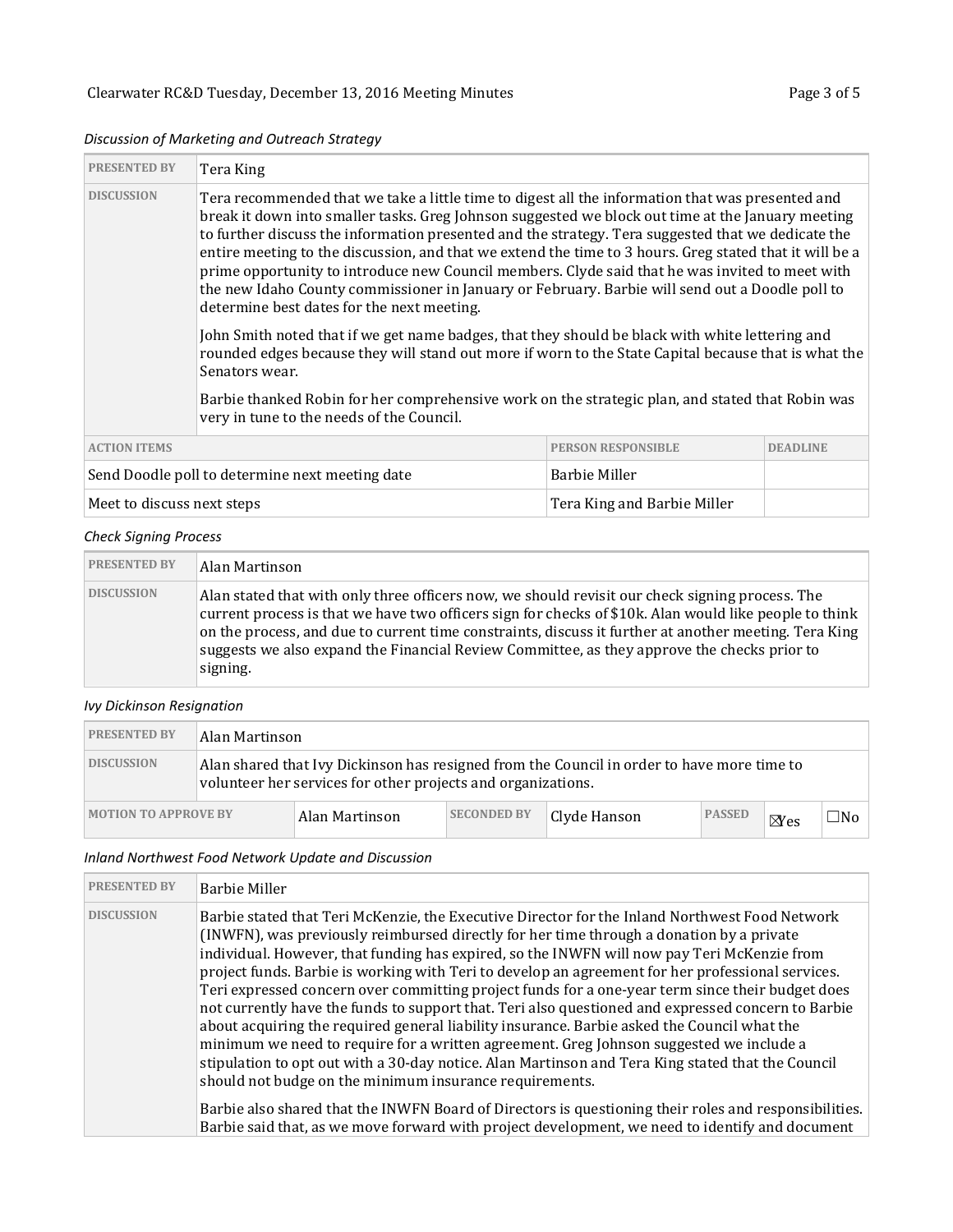the expectations, roles, and responsibilities for both the projects and the Council. Each project has different needs, and we need to reevaluate what services the Council offers for the administration fee and what other services we can offer for additional fees. Alan Martinson suggested that we may need to perform annual evaluations for the projects, as the needs change over time.

Barbie also suggested that we be mindful when pursuing new projects of what realistically the Council can offer. Jim Boland stated that we may need to take somewhat of a cookie cutter approach to services. Tera King agreed that we do need to reevaluate the services that are covered by the admin fee.

| <b>ACTION ITEMS</b>                                                     | <b>PERSON RESPONSIBLE</b> | <b>DEADLINE</b> |
|-------------------------------------------------------------------------|---------------------------|-----------------|
| Work with Teri McKenzie to develop a professional services<br>agreement | Barbie Miller             |                 |

#### *RC&D Office Lease Renewal or Relocate*

| <b>PRESENTED BY</b>                                                                     | <b>Barbie Miller</b>                                                                                                                                                                                                                                                                                                                                                                                                                                                                                                                                                                                                                                                                                                                                                                                                                                                                                                                                                                                                                                                                                                                                                                                                                                                                                                                                                 |                      |                    |                           |               |                 |              |
|-----------------------------------------------------------------------------------------|----------------------------------------------------------------------------------------------------------------------------------------------------------------------------------------------------------------------------------------------------------------------------------------------------------------------------------------------------------------------------------------------------------------------------------------------------------------------------------------------------------------------------------------------------------------------------------------------------------------------------------------------------------------------------------------------------------------------------------------------------------------------------------------------------------------------------------------------------------------------------------------------------------------------------------------------------------------------------------------------------------------------------------------------------------------------------------------------------------------------------------------------------------------------------------------------------------------------------------------------------------------------------------------------------------------------------------------------------------------------|----------------------|--------------------|---------------------------|---------------|-----------------|--------------|
| <b>DISCUSSION</b>                                                                       | The current lease with The Silos, LLC, expires January 31, 2017. Barbie stated that because the office<br>has very little foot traffic, that it is more of a place for her to have a working space and asked the<br>Council to consider relocating the office to Potlatch, Idaho. Barbie presented the Council with<br>alternative options for office space located in Potlatch. The office spaces available in the Potlatch<br>Depot are not handicap accessible, whereas the office space in the Potlatch City Hall is. The amount<br>reimbursed for travel to monthly Council meetings will increase by approximately \$20 per office<br>staff per month. If the Council were to reimburse for local mileage from Potlatch to Moscow for<br>once-weekly errands to Moscow, the mileage reimbursement would increase by approximately \$97<br>per month. Barbie stated that the mailing address and office number will remain the same. She will<br>pursue either a cell phone account through Inland Cellular or a VoIP option. Both locations offer an<br>overall monthly cost savings of approximately \$225 to \$235 with local mileage reimbursed, or \$322<br>to \$332 without local mileage.                                                                                                                                                                |                      |                    |                           |               |                 |              |
|                                                                                         | Barbie expressed that if there are any concerns over not being more closely located to Council<br>members, that she respects those concerns and she wants to consider the needs of the Council over<br>her desire to have a shorter commute. Jim Boland stated that the Council can reevaluate the pros<br>and cons at the end of the new one-year lease, and relocate back to Moscow if needed. Greg Johnson<br>and Alan Martinson reminded the Council of the difficulties of finding office space in Moscow. Tera<br>King stated that maintaining stability in regards to the mailing address and phone number is<br>important, but that should not be an issue with this move. Alan stated that he can check the mail as<br>needed. Barbie plans to make weekly trips to Moscow for bank deposits, mail runs, and check<br>signing. Tera King stated that she would prefer to keep the policy the same and not reimburse for<br>local mileage, as that number would increase with hiring additional employees. Barbie stated that<br>she is okay with that, as it will already be a cost savings and fringe benefit for her not having to<br>commute to an office in Moscow. Clyde Hanson questioned if there may be any concerns over<br>different physical and mailing addresses. Alan and Greg did not think that it would cause any<br>considerable concern. |                      |                    |                           |               |                 |              |
| <b>CONCLUSIONS</b>                                                                      | Motion to pursue a lease with the Potlatch City Hall for office space.                                                                                                                                                                                                                                                                                                                                                                                                                                                                                                                                                                                                                                                                                                                                                                                                                                                                                                                                                                                                                                                                                                                                                                                                                                                                                               |                      |                    |                           |               |                 |              |
| <b>MOTION TO APPROVE BY</b>                                                             |                                                                                                                                                                                                                                                                                                                                                                                                                                                                                                                                                                                                                                                                                                                                                                                                                                                                                                                                                                                                                                                                                                                                                                                                                                                                                                                                                                      | Jim Boland           | <b>SECONDED BY</b> | Alan Martinson            | <b>PASSED</b> | $\boxtimes$ es  | $\square$ No |
| <b>ACTION ITEMS</b>                                                                     |                                                                                                                                                                                                                                                                                                                                                                                                                                                                                                                                                                                                                                                                                                                                                                                                                                                                                                                                                                                                                                                                                                                                                                                                                                                                                                                                                                      |                      |                    | <b>PERSON RESPONSIBLE</b> |               | <b>DEADLINE</b> |              |
| Acquire lease with Potlatch City Hall and email to Executive<br>Committee for approval. |                                                                                                                                                                                                                                                                                                                                                                                                                                                                                                                                                                                                                                                                                                                                                                                                                                                                                                                                                                                                                                                                                                                                                                                                                                                                                                                                                                      | <b>Barbie Miller</b> |                    |                           |               |                 |              |